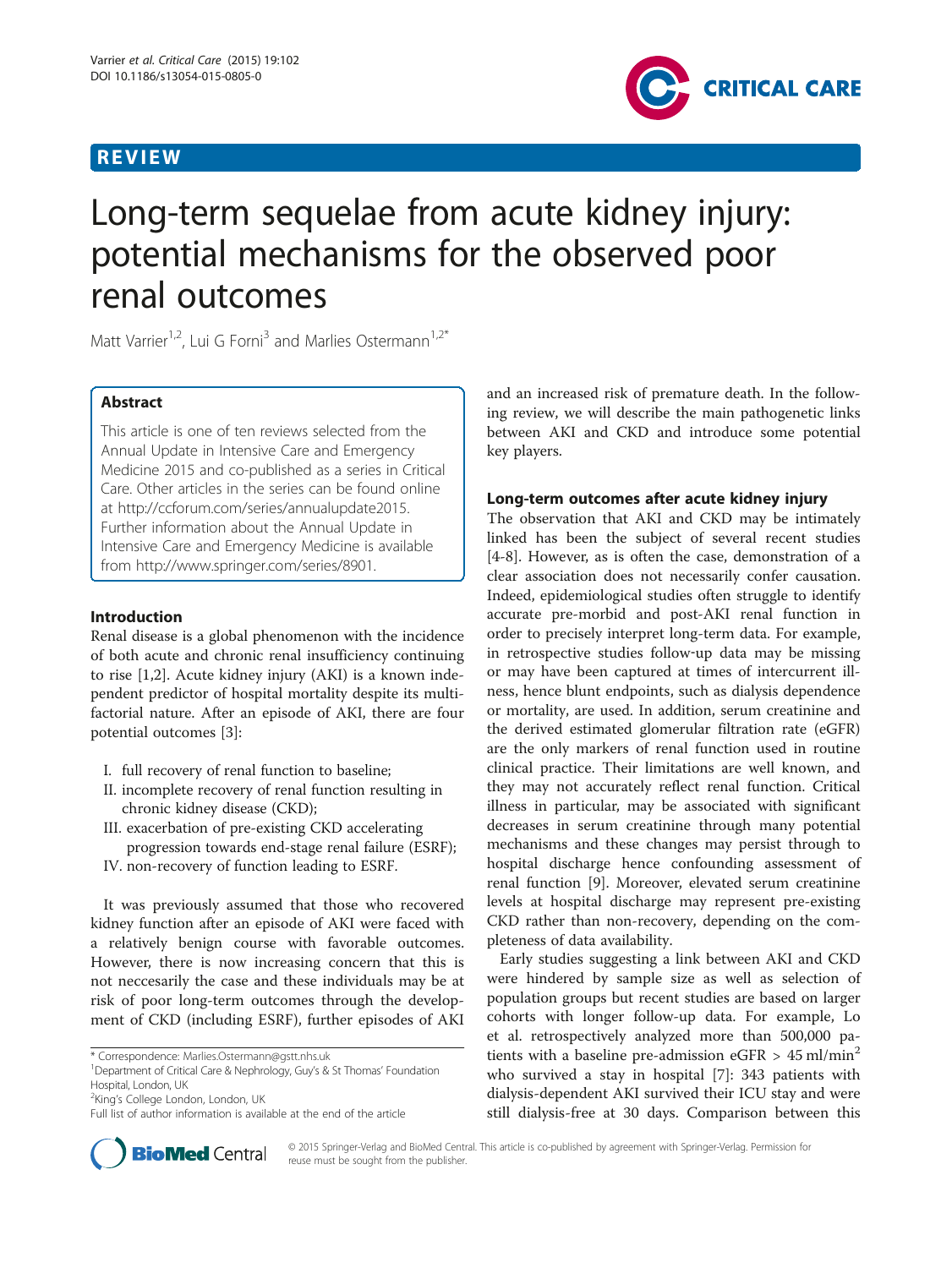cohort and patients without dialysis-require AKI demonstrated an increased risk of CKD stage 4 or 5 of 1.7/100 person-years in the non-AKI group and 47.9/100 personyears in the AKI group (adjusted hazard ratio [HR] 28.1; 95% confidence interval [CI] 21.1–37.6). Of note, 41 patients developed long-term dialysis dependency and all stemmed from the AKI group. Similarily, Wald et al. compared 3,769 adults who received renal support after an episode of AKI to 13,598 matched controls who did not require acute renal replacement therapy (RRT) [\[10\]](#page-5-0). After a median follow-up of 3 years, the incidence of chronic dialysis in the AKI cohort was 2.63/100 person-years compared to 0.91/100 person-years among control participants (adjusted HR, 3.23; 95% CI, 2.70–3.86).

Interrogation of large databases continues to support the hypothesis that an AKI event heralds an increased risk of CKD. Using the Medicare database in the US, Ishani et al. identified patients ≥ 67 years old over a 2-year period [\[11\]](#page-5-0). More than 200,000 patients who survived to hospital discharge were included with patients categorized as having AKI alone, CKD alone, AKI on background of CKD, or neither. The development of ESRF at 2 years was identified by cross-reference with the US Renal Data System. Predictably, when compared to patients with neither CKD nor AKI, the highest risk of ESRF was for those with acute-on-chronic kidney disease (adjusted HR 41.19; 95% CI 34.58–49.08). Interestingly, patients with AKI alone had a significantly higher risk of developing ESRF than patients with CKD alone (adjusted HR 13.00; 95% CI 10.57–15.99 versus adjusted HR 8.43; 95% CI 7.39–9.61). However, this study is limited in that it relied on administrative diagnostic coding, which may not have been sufficiently sensitive. For example, the absence of a coded diagnosis for CKD does not reliably indicate normal baseline function.

Existing evidence suggests that the relationship between AKI and risk of CKD depends on the presence and also the severity of AKI. Chawla et al. analyzed the data of 5,351 patients in a Veterans Affairs cohort with normal baseline function admitted with AKI [[12\]](#page-5-0). They developed a number of models to predict the likelihood of developing CKD stage 4 or worse following hospital discharge and showed by multivariate analysis that severity of AKI, whether by RIFLE (Risk – Injury – Failure – Loss – End stage) classification or mean serum creatinine, was a strong predictor of CKD stage 4. Advanced age, low serum albumin and the presence of diabetes were also predictive.

In a meta-analysis of 13 retrospective studies including those cited above, the pooled incidences of CKD and ESRF post-AKI were 25.8/100 person-years and 8.6/100 person-years, respectively [[13\]](#page-5-0). Compared to patients without AKI the adjusted HRs were 8.8 for developing CKD (95% CI 3.1–25.5), 3.1 for ESRF (95% CI 1.9–5.0) and 2.0 for mortality (95% CI 1.3–3.1). Furthermore,

'recovery' of AKI as defined by a recorded eGFR within 90 days post-hospitalization that was at least 90% of the baseline eGFR was still associated with the development of CKD [\[8](#page-5-0)]. Cohort patients met strict criteria, including a baseline eGFR > 60 ml/min, no history of renal disease (including proteinuria) and an increase of at least 50% in serum creatinine during their index admission. In this single center study, 1,610 patients were matched with 3,652 controls. The risk of de novo CKD was nearly doubled (adjusted HR 1.9; 95% CI 1.75–2.09).

To assess these important observations in more detail, there are several ongoing prospective studies focusing on the link between AKI and CKD. The Assessment, Serial Evaluation and Subsequent Sequelae of Acute Kidney Injury (ASSESS-AKI) study is a North American multicenter project including adult and pediatric cohorts [[14\]](#page-5-0). Detailed annual reviews will be conducted for up to 4 years with blood and urinary biomarkers. Similarly, the At Risk in Derby (ARID) study is a UK, single center, case–control study aiming to recruit 1,084 hospitalized patients, again with blood and urine samples collected at designated time points [ISRCTN25405995]. The results of these studies are awaited with interest.

# Potential mechanisms underlying the progression of AKI to CKD

In AKI, several processes are initiated in both injured and regenerating tissues, including premature cell-cycle arrest, secretion of bioactive molecules, recruitment of infiltrating inflammatory and stem cells, and activation of myofibroblasts and fibrocytes [[4\]](#page-5-0). Some of these pathways are directly linked to processes that are believed to cause progression of CKD.

#### Common risk factors/pre-existing comorbidities

There is intuitively an overlap between risk factors for AKI and progressive CKD. In many patients, the factors that predispose to AKI continue to exist after the episode of AKI has finished. Important risk factors for progressive CKD leading to ESRF include pre-existing CKD and proteinuria. Both signify significant structural and functional changes within glomeruli, tubulo-interstitial compartments and the renal vasculature, which may leave the kidney particularly vulnerable to further injury in the presence of nephrotoxins or intercurrent illness. Importantly, in CKD, the increase in serum creatinine for a given fall in GFR is greater than in patients with normal baseline renal function due to the non-linear relationship between serum creatinine and GFR. As a consequence, the diagnosis of AKI is more likely to be made using conventional consensus criteria.

The importance of proteinuria is apparent in the results described in a prospective cohort of 11,200 participants in the Atherosclerosis Risk in Communities (ARIC) study.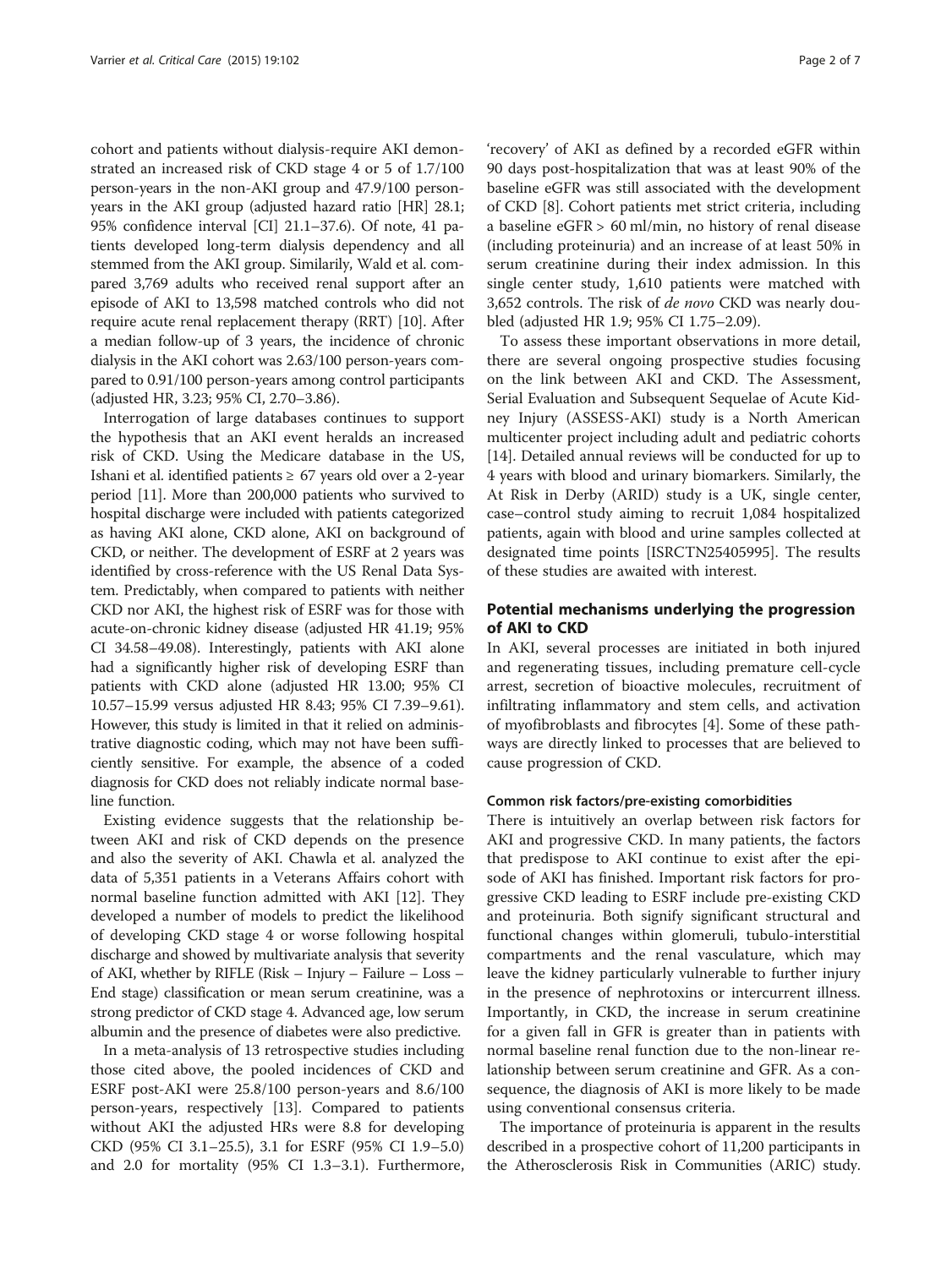The association between baseline urine albumin-tocreatinine ratio and eGFR with hospitalizations or death with AKI was examined [\[15](#page-5-0)]. Using a urine albumin-tocreatinine ratio < 10 mg/g as a reference, the relative hazards of AKI after an average of 8-years follow-up, adjusted for age, sex, race, cardiovascular risk factors, and categories of eGFR were 1.9 (95% CI 1.4–2.6), 2.2 (95% CI 1.6–3.0), and 4.8 (95% CI 3.2–7.2) for urine albumin-tocreatinine ratio groups of  $11-29$  mg/g,  $30-299$  mg/g, and  $\geq 300$  mg/g, respectively. There was a similar correlation in risk of AKI with decreasing eGFR groups. The impact of pre-existing CKD and proteinuria was the focus of a Canadian study that retrospectively analyzed outcomes of 920,985 patients who had had their eGFR and urine dipstick recorded between 2002 and 2007 [\[16](#page-5-0)]. The authors not only demonstrated that the risk of AKI rose cumulatively with worsening CKD and increased proteinuria but that this risk continued post-AKI with an increased chance of reaching the combined endpoint of ESRF or doubling of the serum creatinine. Harel et al. followed survivors of dialysis-dependent AKI who had recovered renal function [[17](#page-5-0)]. They showed that preexisting CKD (HR 3.86; 95% CI 2.99–4.98), hypertension (HR 1.82; 95% CI 1.28–2.58) and a higher Charlson comorbidity index score (HR 1.10; 95% CI 1.05–1.15/per unit) were significantly associated with risk of progression to ESRF.

What is clear, is that there is homogeneity among many of the risk factors for both AKI and CKD. For example, the baseline characteristics of patients who develop AKI are often significantly different to those who do not. Hsu et al. compared 1,746 dialysis-requiring AKI patients with 600,820 controls and found that the traditional risk factors for CKD progression (pre-existing CKD, proteinuria, hypertension and diabetes) were all found to be independently associated with risk of severe AKI [[18\]](#page-5-0). Bucaloiu et al. reported that patients with AKI had a significant preponderance of other 'traditional renal risk factors', such as a history of hypertension, coronary artery disease, vascular disease, chronic heart failure, dyslipidemia, chronic lung or liver disease, cancer and hypoalbuminemia [[8\]](#page-5-0). These conditions per se, as well as their potential treatments, have the potential to contribute to a decline in kidney function together with, as well as independently of, AKI.

# Glomerular hyperfiltration

In many models of acute renal disease, a loss of nephron mass and resultant hyperfiltration in the remaining glomeruli have been described. Similar to the sequelae following subtotal nephrectomy, it has been postulated that this results in hypertrophy of the residual glomeruli through increased work [\[4,6\]](#page-5-0). As a result, tubular workload and  $O_2$ consumption increase because of the increased flow. This can lead to hypoxic signaling and stimulation of tubulointerstitial fibrosis, the latter of which is a significant component in the development of CKD [[4,6](#page-5-0)].

#### Mitochondrial dysregulation

Recent findings have revealed striking morphological changes within mitochondria during cell injury. In health, mitochondria constantly undergo fission and fusion [\[19\]](#page-5-0). During cell injury, the dynamics are shifted to fission, i.e., the production of short mitochondrial rods or spheres. This type of mitochondrial fragmentation is associated with damage in the outer and inner membranes of the organelles, membrane leakage, decreased function and consequent cell death. Emerging evidence has suggested a pathogenic role of mitochondrial fragmentation in AKI [\[19,20](#page-5-0)]. This may be related to an increase in non-compartmentalized reactive oxygen species (ROS) formation coupled with a loss of competent antioxidant systems. The blockade of mitochondrial fragmentation has a renoprotective effect in both ischemic and cisplatininduced AKI [\[20](#page-5-0)].

While cell death is the predominant effect of mitochondrial dysregulation, mitochondrial fragmentation may have a less dramatic chronic impact under certain circumstances. For example, Funk and Schnellmann demonstrated a persistent disruption of mitochondrial homeostasis after AKI, which in turn may result in suboptimal cellular respiration, reduction in cellular adenosine triphosphate (ATP) and consequent tissue dysfunction, all contributing to the development of chronic damage [[21](#page-5-0)]. It may well be that targeting mitochondrial dynamics for the therapy of AKI and prevention of CKD has a potential role but more preclinical studies are necessary to test this hypothesis.

#### Endothelial injury and reduced capillary density

Several different animal models have demonstrated diminished vascular density after an episode of AKI, especially in foci of tubulo-interstitial fibrosis [[4,22-24](#page-5-0)]. Such vascular rarefaction leads to the activation of hypoxiainducible pathways and promotion of pro-inflammatory and pro-fibrotic processes [\[6](#page-5-0)]. In a vicious circle, capillary rarefaction, hypoxic signaling and tissue hypoxia may mutually reinforce each other leading to further damage and fibrosis.

# Tubulo-interstitial inflammation/fibrosis

Tubulo-interstitial fibrosis is a predominant feature of CKD following AKI. Tubular hypertrophy and reduced capillary density play an important role in the pathogenesis. In addition, inflammation has been shown to be a key process in both ischemic and septic AKI, characterized by interstitial neutrophil infiltration during the acute phase and monocytic-lymphocytic infiltration in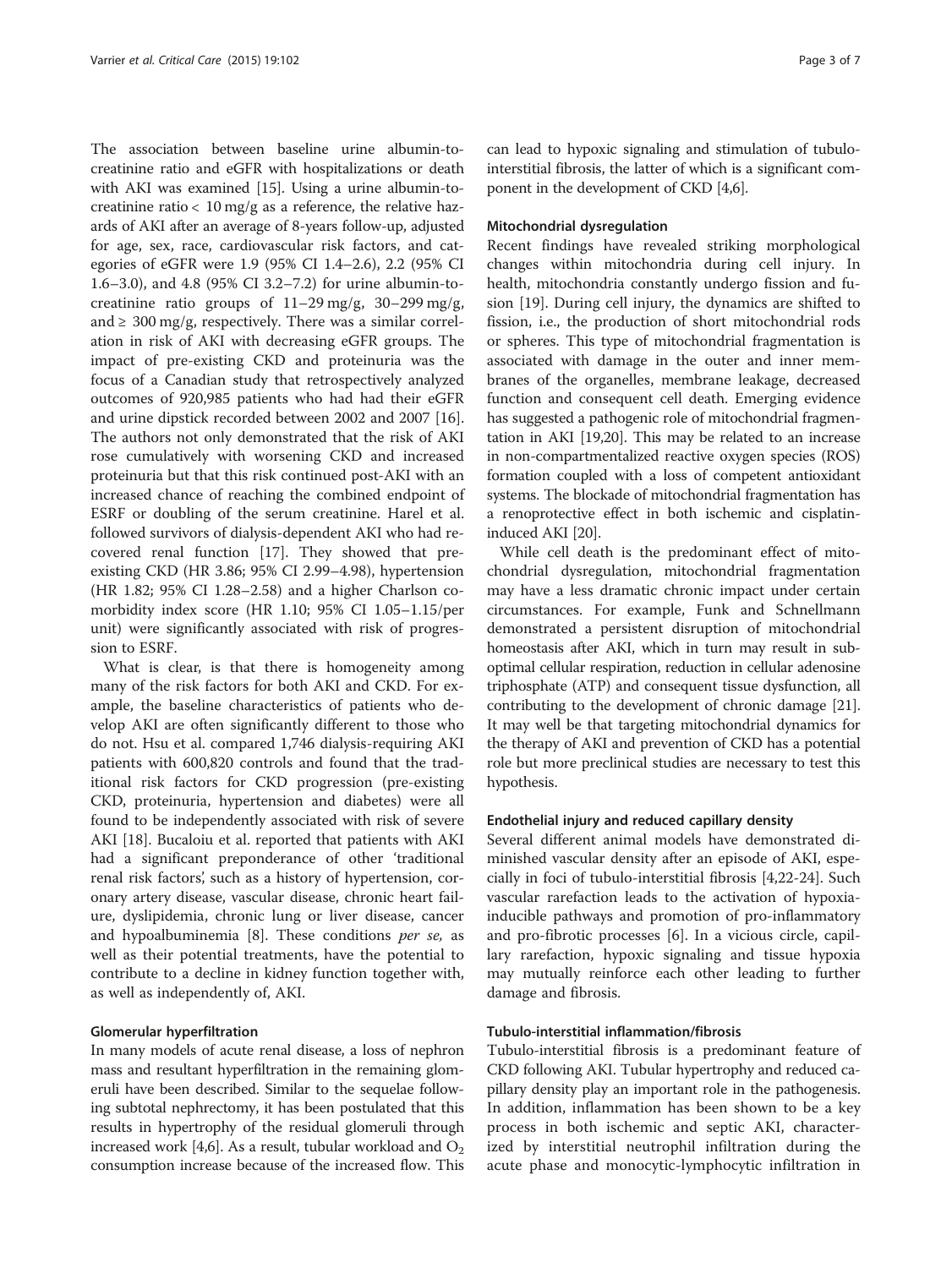later stages [[4,6](#page-5-0)]. Monocyte infiltration potentiates injury as well as promoting fibroblast proliferation and consequent fibrosis [\[6](#page-5-0)]. Such pro-fibrotic processes are initiated and maintained by ongoing production and secretion of a variety of peptides, including cytokines and growth factors. Although they are necessary for repair and tubule regeneration, these bioactive molecules also have a stimulating effect on perivascular fibroblasts and initiate fibrosis [\[6\]](#page-5-0).

These cellular and paracrine processes combined with changes in tissue architecture lead to altered anatomical relationships between important structures further promoting fibrosis.

### Potential key regulators

#### Transforming growth factor β

Transforming growth factor-β (TGF-β) is a key profibrotic cytokine that exerts a broad range of actions in the kidney in both health and disease [[25](#page-5-0)]. AKI is a pro-inflammatory condition involving a complex interaction of cytokines, various renal cell types and infiltrating leukocytes [\[26,27](#page-5-0)]. TGF-β is upregulated in AKI and has a direct, detrimental effect via initiation of renal tubular apoptosis and extracellular matrix deposition [\[28,29\]](#page-5-0). Up-regulation of TGF-β continues into the recovery phase. Animal research using a bilateral ischemia/reperfusion model demonstrated recovery of renal function and normal histology at 4 and 8 weeks post-injury but clear evidence of tubulo-interstitial fibrosis and high levels of TGF-β expression at 40 weeks [[30](#page-5-0)]. Urinary TGF-β levels reflect renal production and are elevated in a wide range of renal disease. Although TGF-β may have a role in AKI, its role in predicting the risk of CKD post-AKI has yet to be defined [[31](#page-5-0)].

#### Endothelin-1

The kidney is both an important target as well as a source of the potent vasoconstrictor and mitogen, endothelin-1 (ET-1), which is mainly produced by endothelial cells. ET receptors are widely distributed within the human kidney and are present as two sub-types [\[32](#page-5-0)]. ET A receptors are localized to vascular smooth muscle notably in the glomeruli, vasa recta and arcuate arteries, and ET B receptors are predominantly localized in the medulla. In AKI, circulating and tissue ET-1 levels rise and ET receptor gene expression increases resulting in both endothelial dysfunction and enhanced vasoconstriction in different vascular beds. Studies which included ET-1 gene deletion, or blockade of the ET receptor, mitigated the initiation phase of ischemic, endotoxemic, or rhabdomyolysis-induced AKI [\[33](#page-5-0)-[35\]](#page-5-0).

However, data are conflicting. At least five studies have shown that ET-1 receptor blockade either conferred no functional protection, or worsened post-ischemic AKI [[36-40](#page-5-0)]. In a more recent ischemia-reperfusion model in

mice undergoing unilateral ischemia without contralateral nephrectomy, an increase in intrarenal ET-1 production was observed, along with increased expression of the ET A receptor and evidence of ET-1 gene activation alongside progressive histological changes and a 40% loss of renal mass [[41\]](#page-5-0). Treatment with atrasentan, an ET A receptor antagonist ameliorated microvascular injury and abrogated the loss in renal mass.

The mechanisms underlying the effects of ET-1 and ET receptor blockers remain unclear. ET-1 is known to alter intrarenal vascular tone but may also change systemic hemodynamics and affect oxidative stress and inflammatory processes [[32](#page-5-0),[42](#page-5-0),[43](#page-5-0)]. Future research may determine the role of ET A and B receptor blockers, either alone or in combination.

### Galectin-3

Galectin-3 is a β-galactoside–binding lectin that has emerged as a key regulator of inflammation and fibrosis. It is highly evolutionarily conserved and plays an important role in several diverse biological processes and disease states [\[44\]](#page-5-0). Galectin-3 is strongly linked to the development of organ fibrosis in multiple sites [[45](#page-5-0)-[49](#page-5-0)]. The common pathways involve macrophage activation, TGF-β upregulation, fibroblast proliferation and collagen deposition. Galectin-3 knockout mice are resistant to the development of fibrosis, including that in the kidney [\[45,47,50](#page-5-0)[-52\]](#page-6-0).

A retrospective analysis of 2,450 patients who participated in the Framingham Offspring study demonstrated that elevated levels of plasma galectin-3 were associated with increased risks of rapid GFR decline and of incident CKD in the community [[53\]](#page-6-0).

There has been intense interest in the setting of chronic heart failure in which galectin-3 has been shown to have an emerging role in the prediction, diagnosis and prognosis of this condition, presumably due to its pathogenic role in cardiac fibrosis [[54](#page-6-0)-[62\]](#page-6-0). Heart failure studies also demonstrated that galectin-3 levels were inversely correlated to GFR [\[57,63-65](#page-6-0)].

The effects of galectin-3 in AKI are far from clear. One group studied two models of AKI in the rat (ischemic and nephrotoxic) and found that galectin-3 was intensely upregulated and prevented chronic tubular injury by limiting apoptosis, enhancing matrix remodeling and attenuating fibrosis [\[66\]](#page-6-0). However, another group using an ischemiareperfusion model in wild-type versus knockout mice demonstrated that in early AKI the knockout mice seemed protected, with lower levels of interleukin-6, fewer ROS, less macrophage infiltration and lower peak concentrations of urea [[67](#page-6-0)]. Using modified citrus pectin to reduce galectin-3 expression in mice, the severity of AKI observed was reduced following nephrotoxic insult [\[68](#page-6-0)].

These observations make galectin-3 an attractive candidate molecule to explain the demonstrable link between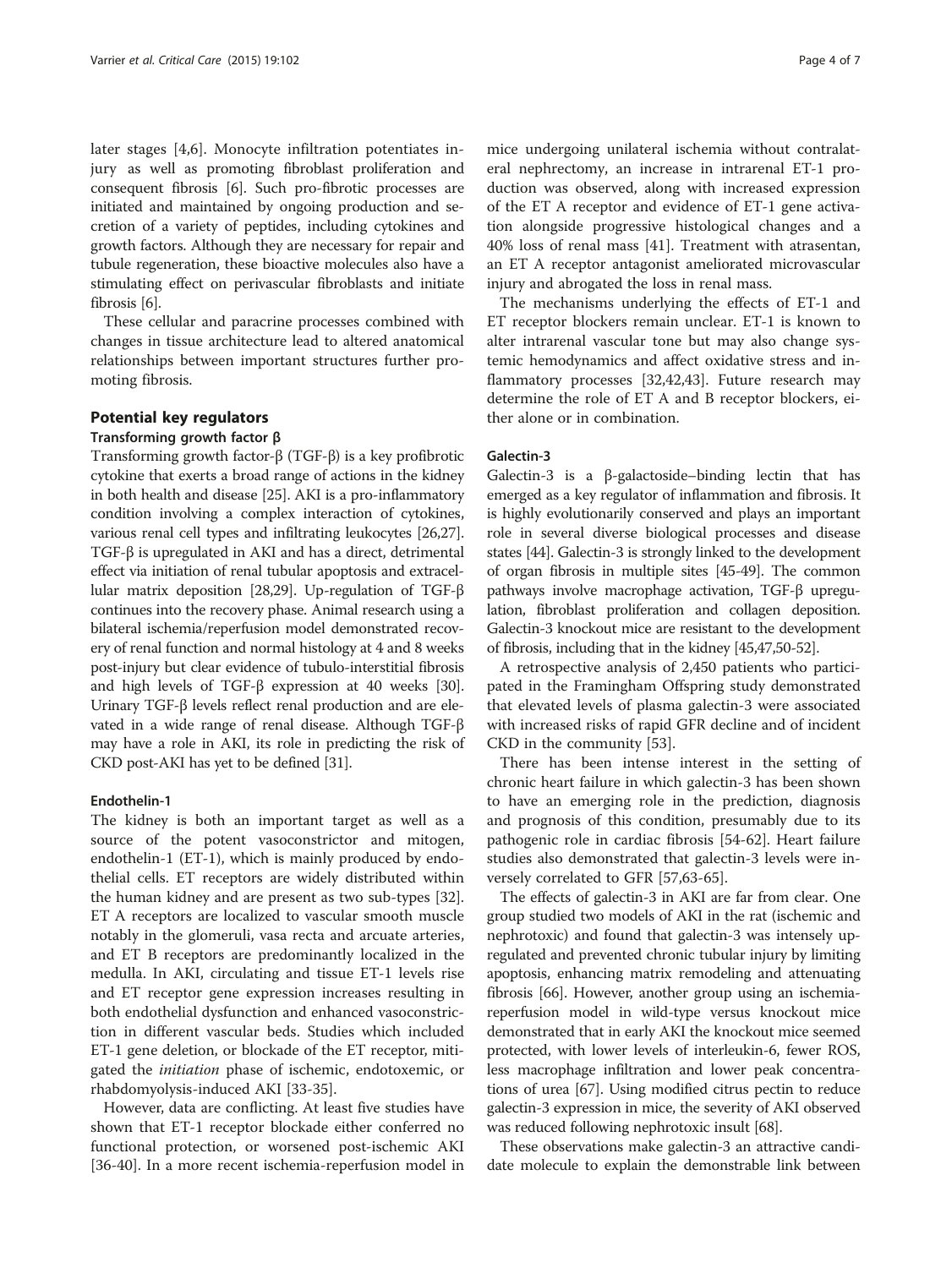



AKI and CKD. It is upregulated in AKI and serum levels appear to rise with renal impairment. Furthermore, it has pro-fibrotic actions up stream to TGF-β. More research in this area is awaited.

## Endothelial hypoxia-inducible transcription factor (HIF)

Chronic renal hypoxia may also play a role in progressive renal disease, in part due to vasoconstriction and reduced capillary density. During periods of renal hypoxia, the kidneys initiate adaptive processes to facilitate endurance and maintain renal oxygenation in order to preserve tubular integrity. Hypoxia also affects the expression of potentially protective genes, which participate in tissue oxygenation, cell metabolism and survival [\[69](#page-6-0)]. Proximal tubular cells are highly sensitive to hypoxia because they are principally dependent on oxidative catabolism [[69](#page-6-0)]. In contrast, distal tubular cells are able to use glycolysis and endure severe hypoxic challenges better, provided that transport diminishes [[69,70](#page-6-0)].

Hypoxia-inducible factors (HIFs) are key regulators of gene expression in response to declining  $PO<sub>2</sub>$  [[71](#page-6-0)]. Upon hypoxia, HIF dimers translocate into the nucleus where they activate various genes involved in the relevant adaptive responses. HIF-mediated genes act to ameliorate hypoxia, counteract oxidative stress and improve cell survival. Although HIF protects the kidney against AKI and more than 100 HIF target genes have already been identified, intrinsic HIF activation is submaximal in AKI [[72](#page-6-0)]. There is also some evidence that excessive activation of HIF may be deleterious and induce interstitial fibrosis and cyst formation, suggesting a complex interaction between AKI and CKD via hypoxia and HIF activation [\[72,73\]](#page-6-0).

# Conclusion

There is a strong intimacy between AKI and CKD. By mutually reinforcing the severity of the other, complex processes lead to the acceleration of disease progression (Figure 1). Much of the burden of poor outcomes is related to co-morbid disease, which in itself needs correct management. Other important pathogenic mechanisms

that pave the road from AKI to CKD include glomerular hyperfiltration and hypertrophy, mitochondrial dysregulation, cellular infiltration and paracrine actions of bioactive molecules, reduced capillary density and promotion of tubulo-interstitial fibrosis. Interestingly, these processes are independent of the original insult or cause of AKI. Endothelin-1, TGF-β, serum galectin-3 and HIF appear to play important roles in these pathways and may be promising target molecules for future intervention studies.

The hope is that future prospective studies will provide further information on the specific risks of CKD after AKI, identify markers of poor outcomes and inform potential preventative strategies. The optimal follow-up and management of patients surviving an episode of AKI have no evidence base to-date. However, measuring a true post-recovery serum creatinine, quantifying degree of proteinuria and identifying any factors that pose a risk of recurrent AKI or progression of CKD seem prudent.

Currently, management is limited to optimization of co-morbid conditions (e.g., diabetes, heart failure, hypertension, fluid balance) and avoidance of nephrotoxic insults. Where impaired eGFR or proteinuria is present, referral to a nephrologist may be appropriate.

#### Abbreviations

AKI: Acute kidney injury; CKD: Chronic kidney disease; eGFR: estimated glomerular filtration rate; ESRF: End-stage renal failure; ET-1: Endothelin-1; HIF: Hypoxia-inducible factor; RIFLE: Risk – Injury – Failure – Loss – End stage; ROS: Reactive oxygen species; TGF-β: Transforming growth factor-β.

#### Competing interests

The authors declare that they have no competing interests.

#### Declarations

Publication of this article was funded by departmental funds.

#### Author details

<sup>1</sup> Department of Critical Care & Nephrology, Guy's & St Thomas' Foundation Hospital, London, UK. <sup>2</sup>King's College London, London, UK. <sup>3</sup>Department of Intensive Care Medicine, Royal Surrey County Hospital, Surrey Peri-operative Anesthesia Critical Care Collaborative Research group (SPACeR), Guildford, UK.

Published online: 16 March 2015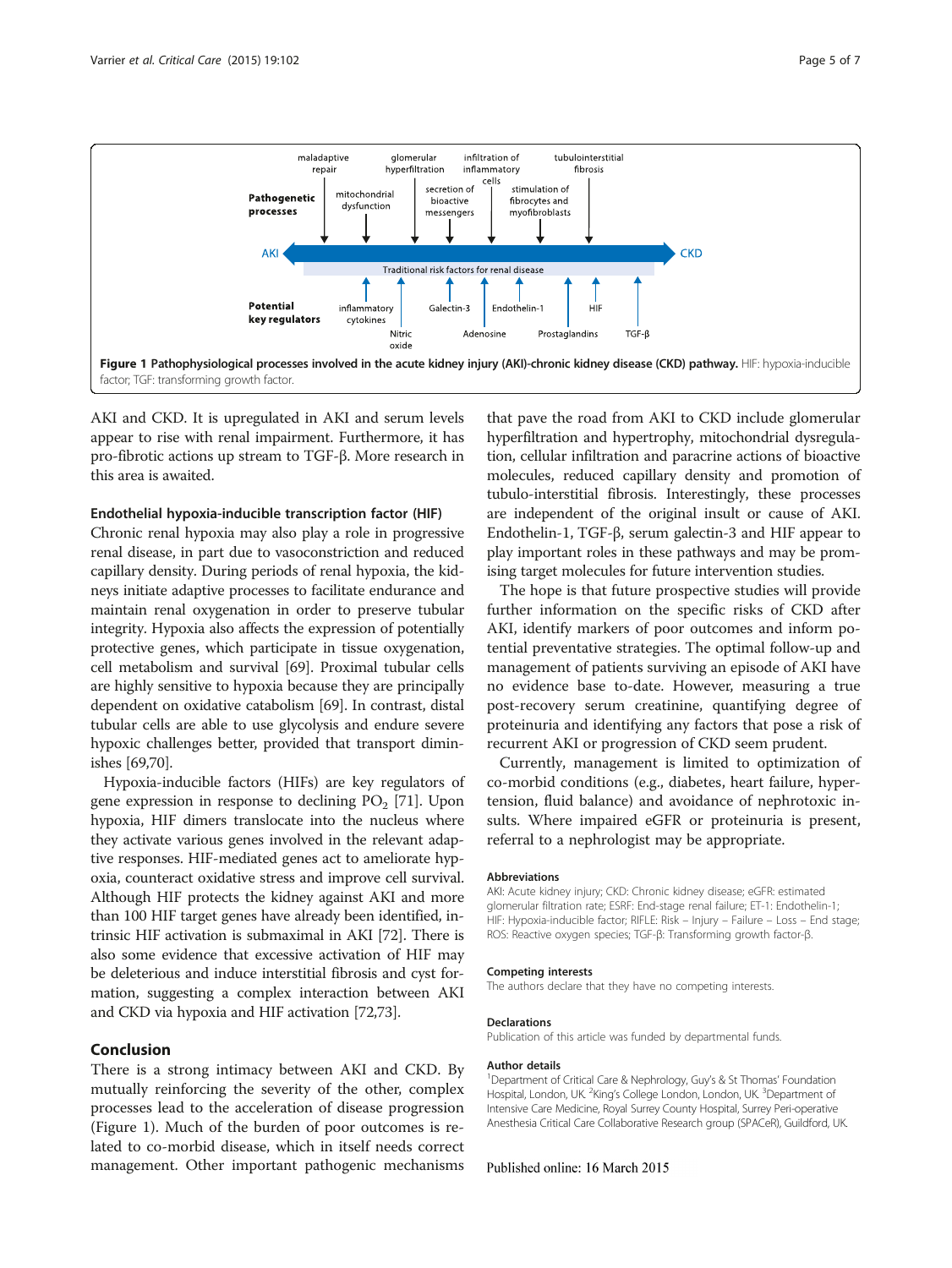#### <span id="page-5-0"></span>References

- Hsu RK, McCulloch CE, Dudley RA, Lo LJ, Hsu CY, Temporal changes in incidence of dialysis-requiring AKI. J Am Soc Nephrol. 2013;24:37–42.
- Hsu CY, Vittinghoff E, Lin F, Shlipak MG. The incidence of end-stage renal disease is increasing faster than the prevalence of chronic renal insufficiency. Ann Intern Med. 2004;141:95–101.
- 3. Okusa MD, Chertow GM, Portilla D. The nexus of acute kidney injury, chronic kidney disease, and World Kidney Day 2009. Clin J Am Soc Nephrol. 2009;4:520–2.
- 4. Chawla LS, Eggers PW, Star RA, Kimmel PL. Acute kidney injury and chronic kidney disease as interconnected syndromes. N Engl J Med. 2014;371:58–66.
- 5. Leung KC, Tonelli M, James MT. Chronic kidney disease following acute kidney injury-risk and outcomes. Nat Rev Nephrol. 2012;9:77–85.
- 6. Venkatachalam MA, Griffin KA, Lan R, Geng H, Saikumar P, Bidani AK. Acute kidney injury: a springboard for progression in chronic kidney disease. Am J Physiol Renal Physiol. 2010;298:F1078–94.
- 7. Lo LJ, Go AS, Chertow GM, et al. Dialysis-requiring acute renal failure increases the risk of progressive chronic kidney disease. Kidney Int. 2009;76:893–9.
- 8. Bucaloiu ID, Kirchner HL, Norfolk ER, Hartle JE, Perkins RM. Increased risk of death and de novo chronic kidney disease following reversible acute kidney injury. Kidney Int. 2012;81:477–85.
- 9. Prowle JR, Kolic I, Purdell-Lewis J, Taylor R, Pearse RM, Kirwan DJ. Serum creatinine changes associated with critical illness and detection of persistent renal dysfunction after AKI. Clin J Am Soc Nephrol. 2014;9:1015–23.
- 10. Wald R, Quinn RR, Luo J, et al. University of Toronto Acute Kidney Injury Research Group: Chronic dialysis and death among survivors of acute kidney injury requiring dialysis. JAMA. 2009;302:1179–85.
- 11. Ishani A, Xue JL, Himmelfarb J, et al. Acute kidney injury increases risk of ESRD among elderly. J Am Soc Nephrol. 2009;20:223–8.
- 12. Chawla LS, Amdur RL, Amodeo S, Kimmel PL, Palant CE. The severity of acute kidney injury predicts progression to chronic kidney disease. Kidney Int. 2011;79:1361–9.
- 13. Coca SG, Singanamala S, Parikh CR. Chronic kidney disease after acute kidney injury: a systematic review and meta-analysis. Kidney Int. 2012;81:442–8.
- 14. Go AS, Parikh CR, Ikizler TA. The assessment, serial evaluation, and subsequent sequelae of acute kidney injury (ASSESS-AKI) study: design and methods. BMC Nephrol. 2010;11:22.
- 15. Grams ME, Astor BC, Bash LD, Matsushita K, Wang Y, Coresh J. Albuminuria and estimated glomerular filtration rate independently associate with acute kidney injury. J Am Soc Nephrol. 2012;21:1757–64.
- 16. James MT, Hemmelgarn BR, Wiebe N, et al. Alberta Kidney Disease Network: Glomerular filtration rate, proteinuria, and the incidence and consequences of acute kidney injury: a cohort study. Lancet. 2010;376:2096–103.
- 17. Harel Z, Bell CM, Dixon SN, et al. Predictors of progression to chronic dialysis in survivors of severe acute kidney injury: a competing risk study. BMC Nephrol. 2014;15:114.
- 18. Hsu C, Ordonez J, Chertow G, Fan D, McCulloch C, Go A. The risk of acute renal failure in patients with chronic kidney disease. Kidney Int. 2008;74:101–7.
- 19. Zhan M, Brooks C, Liu F, Sun L, Dong Z. Mitochondrial dynamics: regulatory mechanisms and emerging role in renal pathophysiology. Kidney Int. 2013;83:568–81.
- 20. Brooks C, Wei Q, Cho SG, Dong Z. Regulation of mitochondrial dynamics in acute kidney injury in cell culture and rodent models. J Clin Invest. 2009;119:1275–85.
- 21. Funk JA, Schnellmann RG. Persistent disruption of mitochondrial homeostasis after acute kidney injury. Am J Physiol Renal Physiol. 2012;302:F853–64.
- 22. Horbelt M, Lee SY, Mang HE. Acute and chronic microvascular alterations in a mouse model of ischemic acute kidney injury. Am J Physiol Renal Physiol. 2007;293:F688–95.
- 23. Basile DP, Friedrich JL, Spahic J. Impaired endothelial proliferation and mesenchymal transition contribute to vascular rarefaction following acute kidney injury. Am J Physiol Renal Physiol. 2011;300:F721–33.
- 24. Yuan HT, Li XZ, Pitera JE, Long DA, Woolf AS. Peritubular capillary loss after mouse acute nephrotoxicity correlates with down-regulation of vascular endothelial growth factor-A and hypoxia-inducible factor-1 alpha. Am J Pathol. 2003;163:2289–301.
- 25. Loeffler I, Wolf G. Transforming growth factor-beta and the progression of renal disease. Nephrol Dial Transplant. 2014;29 Suppl 1:i37–45.
- 26. Kinsey GR, Okusa MD. Role of leukocytes in the pathogenesis of acute kidney injury. Crit Care. 2012;16:214.
- 27. Kinsey GR, Li L, Okusa MD. Inflammation in acute kidney injury. Nephron Exp Nephrol. 2008;109:e102–7.
- 28. Gentle ME, Shi S, Daehn I. Epithelial cell TGFbeta signaling induces acute tubular injury and interstitial inflammation. J Am Soc Nephrol. 2013;24:787–99.
- 29. Gewin L, Vadivelu S, Neelisetty S. Deleting the TGF-beta receptor attenuates acute proximal tubule injury. J Am Soc Nephrol. 2012;23:2001–11.
- 30. Basile DP, Donohoe D, Roethe K, Osborn JL. Renal ischemic injury results in permanent damage to peritubular capillaries and influences long-term function. Am J Physiol Renal Physiol. 2001;281:F887–99.
- 31. Tsakas S, Goumenos DS. Accurate measurement and clinical significance of urinary transforming growth factor-beta1. Am J Nephrol. 2006;26:186–93.
- 32. Dhaun N, Webb DJ. The road from AKI to CKD: the role of endothelin. Kidney Int. 2013;84:637–8.
- 33. Mino N, Kobayashi M, Nakajima A, et al. Protective effect of a selective endothelin receptor antagonist, BQ-123, in ischemic acute renal failure in rats. Eur J Pharmacol. 1992;221:77–83.
- 34. Lopez-Farre A, Gomez-Garre D, Bernabeu F, Lopez-Novoa JM. A role for endothelin in the maintenance of post-ischaemic renal failure in the rat. J Physiol. 1991;444:513–22.
- 35. Clozel M, Ramuz H, Clozel JP, et al. Pharmacology of tezosentan, new endothelin receptor antagonist designed for parenteral use. J Pharmol Exp Ther. 1999;290:840–6.
- 36. Abu-Saleh N, Ovcharenko E, Awad H, et al. Involvement of the endothelin and nitric oxide systems in the pathogenesis of renal ischemic damage in an experimental diabetic model. Life Sci. 2012;91:669–75.
- 37. Forbes JM, Hewitson TD, Becker GJ, Jones CL. Simultaneous blockade of endothelin A and B receptors in ischemic acute renal failure is detrimental to long-term kidney function. Kidney Int. 2001;59:1333–41.
- 38. Forbes JM, Leaker B, Hewitson TD, Becker GJ, Jones CL. Macrophage and myofibroblast involvement in ischemic acute renal failure is attenuated by endothelin receptor antagonists. Kidney Int. 1999;55:198–208.
- 39. Fenhammar J, Andersson A, Forestier J, et al. Endothelian receptor A antagonism attenuates renal medullary blood flow impairment in endotoxemic pigs. PLoS One. 2011;6:e21534.
- 40. Gellai M, Jugus M, Fletcher T, DeWolf R, Nambi P. Reversal of postischemic acute renal failure with a selective endothelin A receptor antagonist in the rat. J Clin Invest. 1994;93:900–6.
- 41. Zager RA, Johnson ACM, Andress D, Becker K. Progressive endothelin-1 gene activation initiates chronic/end-stage renal disease following experimental ischemic/reperfusion injury. Kidney Int. 2013;84:703–12.
- 42. Arfian N, Emoto N, Vignon-Zellweger N, Nakayama K, Yagi K, Hirata K. ET-1 deletion from endothelial cells protects the kidney during the extension phase of ischemia/reperfusion injury. Biochem Biophys Res Commun. 2012;425:443–9.
- 43. Gulmen S, Kiris I, Narin C, et al. Tezosentan reduces the renal injury induced by abdominal aortic ischemia-reperfusion in rats. J Surg Res. 2009;157:e7–e13.
- 44. Cummings RD, Liu F-T, et al. Galectins. In: Varki A, Cummings RD, Esko JD, editors. Essentials of Glycobiology. 2nd ed. New York: Cold Spring Harbor Laboratory Press; 2009. p. 475–88.
- 45. Calvier L, Miana M, Reboul P, et al. Galectin-3 mediates aldosterone-induced vascular fibrosis. Arterioscler Thromb Vasc Biol. 2013;33:67–75.
- 46. Lalancette-Hebert M, Swarup V, Beaulieu JM, et al. Galectin-3 is required for resident microglia activation and proliferation in response to ischemic injury. J Neurosci. 2012;32:10383–95.
- 47. Henderson NC, Mackinnon AC, Farnworth SL, et al. Galectin-3 regulates myofibroblast activation and hepatic fibrosis. Proc Natl Acad Sci USA. 2006;103:5060–5.
- 48. Nishi Y, Sano H, Kawashima T, et al. Role of galectin-3 in human pulmonary fibrosis. Allergol Int. 2007;56:57–65.
- 49. Lippert E, Falk W, Bataille F, et al. Soluble galectin-3 is a strong, colonic epithelial-cell-derived, lamina propria fibroblast-stimulating factor. Gut. 2007;56:43–51.
- 50. Henderson NC, Mackinnon AC, Farnworth SL, et al. Galectin-3 expression and secretion links macrophages to the promotion of renal fibrosis. Am J Pathol. 2008;172:288–98.
- 51. Mackinnon AC, Gibbons MA, Farnworth SL, et al. Regulation of transforming growth factor-beta1-driven lung fibrosis by galectin-3. Am J Respir Crit Care Med. 2012;185:537–46.